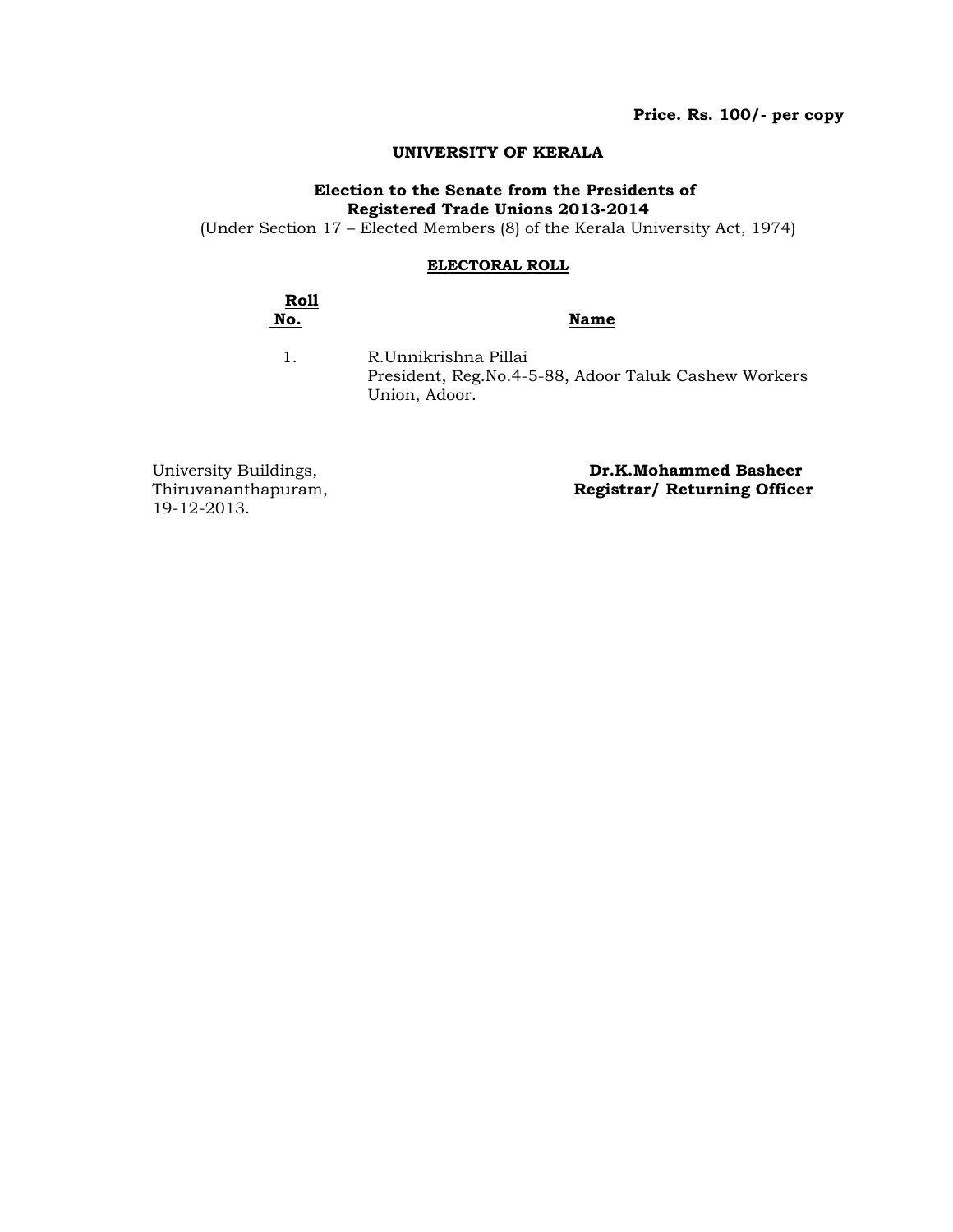## **ELECTORAL ROLL REGISTERED TRADE UNION CONTD.**

| Roll.No. | <b>Name</b>                                                                                                                                      |
|----------|--------------------------------------------------------------------------------------------------------------------------------------------------|
| 2        | Adv.P.R. Devadas,<br>President, Kerala Traditional Artisans<br>Union), Jayavilasam<br>Neduvannoor, Post Avaneeswaram,<br>Pin - 691508            |
| 3        | N.G. Gopalakrishnan Nair<br>(President, Kerala Thayyal Thozhilali Union<br>Kollam),<br>Kopparayil, Pallarimangalam<br>Thekkekara P.O, Mavelikara |
| 4        | K.U.Madhavan<br>(President, Cherthala Taluk Karshaka<br>Thozhilali Union A.I.T.U.C)<br>Kunnel, Pallippuram P.O, Cherthala.                       |
| 5        | P.V. Ponnappan,<br>(President, Cherthala Coir Factory Workers<br>Union A.I.T.U.C)<br>Thiruvathira,<br>Olathala, Pattanakkad P.O, Cherthala.      |
| 6        | Ajay Tharayil,<br>(President, National Kettida Nirmana<br>Thozhilali Congress I.N.T.U.C)<br>Tharayil House,<br>Ayyappankavu P.O, Cochin -18      |
| 7        | V.K.Sivadas,<br>(President, Construction & General Mazdoor)<br>Sangh B.M.S)<br>Siva Bhavanam,<br>Arattuvazhi, Alappuzha                          |
| 8        | G.Sudhakaran<br>President, Head Load & General Workers<br>Union C.I.T.U.),<br>Navaneetham, Kalarkode,<br>Alappuzha                               |
| 9        | C.K.Bhaskaran<br>(President, Muhamma Coir Factory Workers<br>Union C.I.T.U.),<br>Chenaparambil, Muhamma P.O                                      |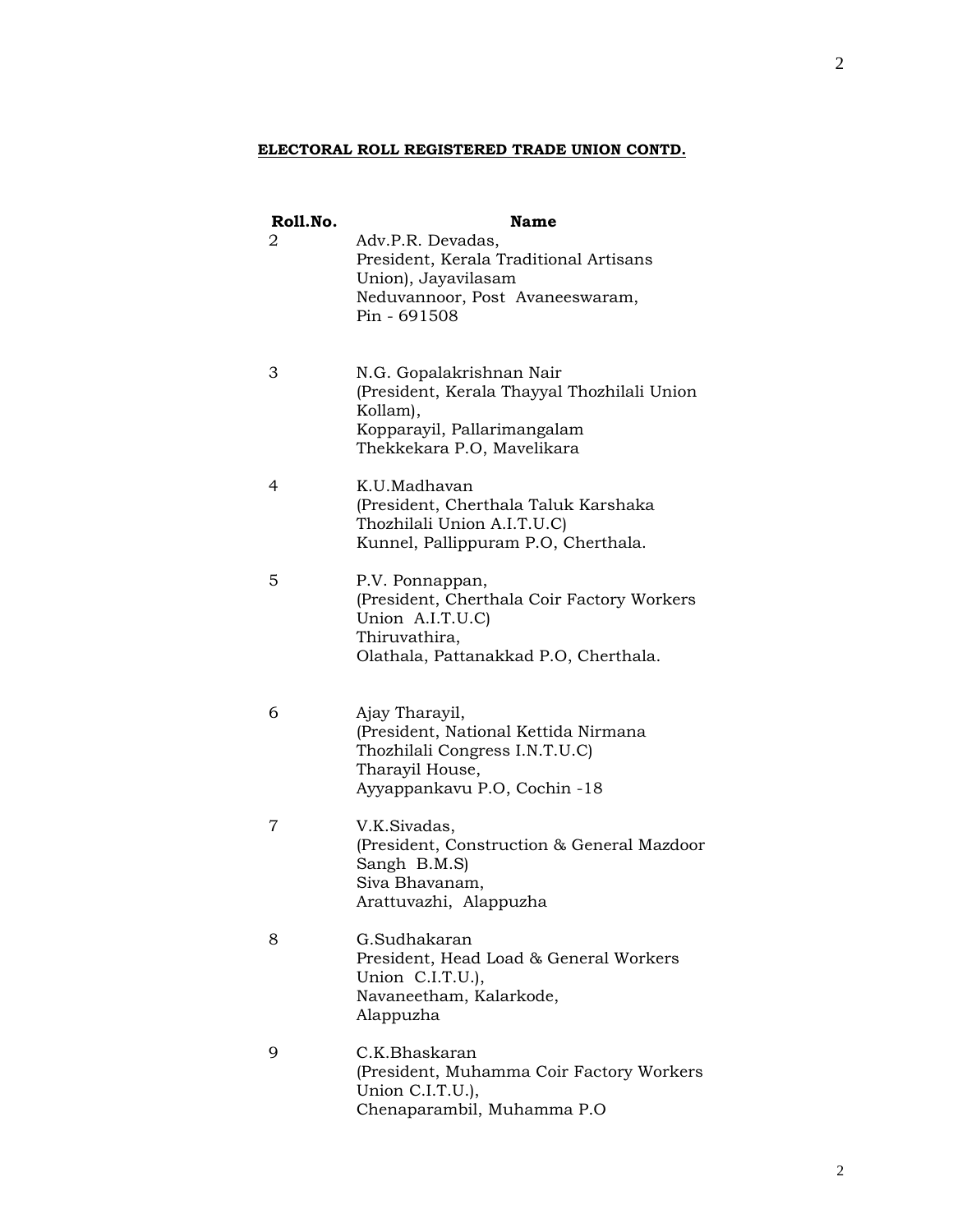| 10 | Adv.K.Sreekumar,<br>(President, Alleppey District Motor &<br>Engineering Mazdoor Sangh B.M.S)<br>N.K.Mandiram, Karuvatta P.O                                                      |
|----|-----------------------------------------------------------------------------------------------------------------------------------------------------------------------------------|
| 11 | P.M. Thankappan<br>(President, Karshaka Thozhilali<br>Ambalappuzha Taluk Union A.I.T.U.C),<br>Pooruparambil, Avalookunnu P.O<br>Alappuzha                                         |
| 12 | Babu George,<br>President<br>INTUC District Committee Office,<br>Alappuzha, Pin - 688001<br>(President, Alappuzha Zilla Deseeya<br>Grameena Thozhilurappu<br>Thozhilali Congress) |
| 13 | Adv.K.Prasad<br>(President, Aleppey District Motor Workers<br>Union C.I.T.U.),<br>Kalarikkal, Thanneermukkom                                                                      |
| 14 | T.K. Devakumar<br>(President, Karthikappally Taluk Coir<br>Workers Union C.I.T.U),<br>Mani Bhavanam, Chingoli, Haripad                                                            |
| 15 | G.Venugopal<br>President,<br>Alleppey Coir Factory Thozhilali Union<br>C.I.T.U, C/o C.I.T.U District Committee<br>Office,                                                         |
| 16 | C.S.Sujatha<br>(President, Mavelikara Taluk Kasuandy<br>Thozhilali Council C.I.T.U),<br>K.G. Bhavanam, Vallikunnam P.O,<br>Mavelikara                                             |
| 17 | P.P. Chitharanjan<br>(President, Alappuzha Zilla Auto Rikshaw<br>Drivers Union C.I.T.U),<br>C/o C.I.T.U District Committee Office,<br>Alappuzha                                   |
| 18 | R.Prasad<br>(President, Alappuzha Zilla Kadalora<br>Kayalora Malsya Thozhilali Union),                                                                                            |

Nochikkattil, Arattupuzha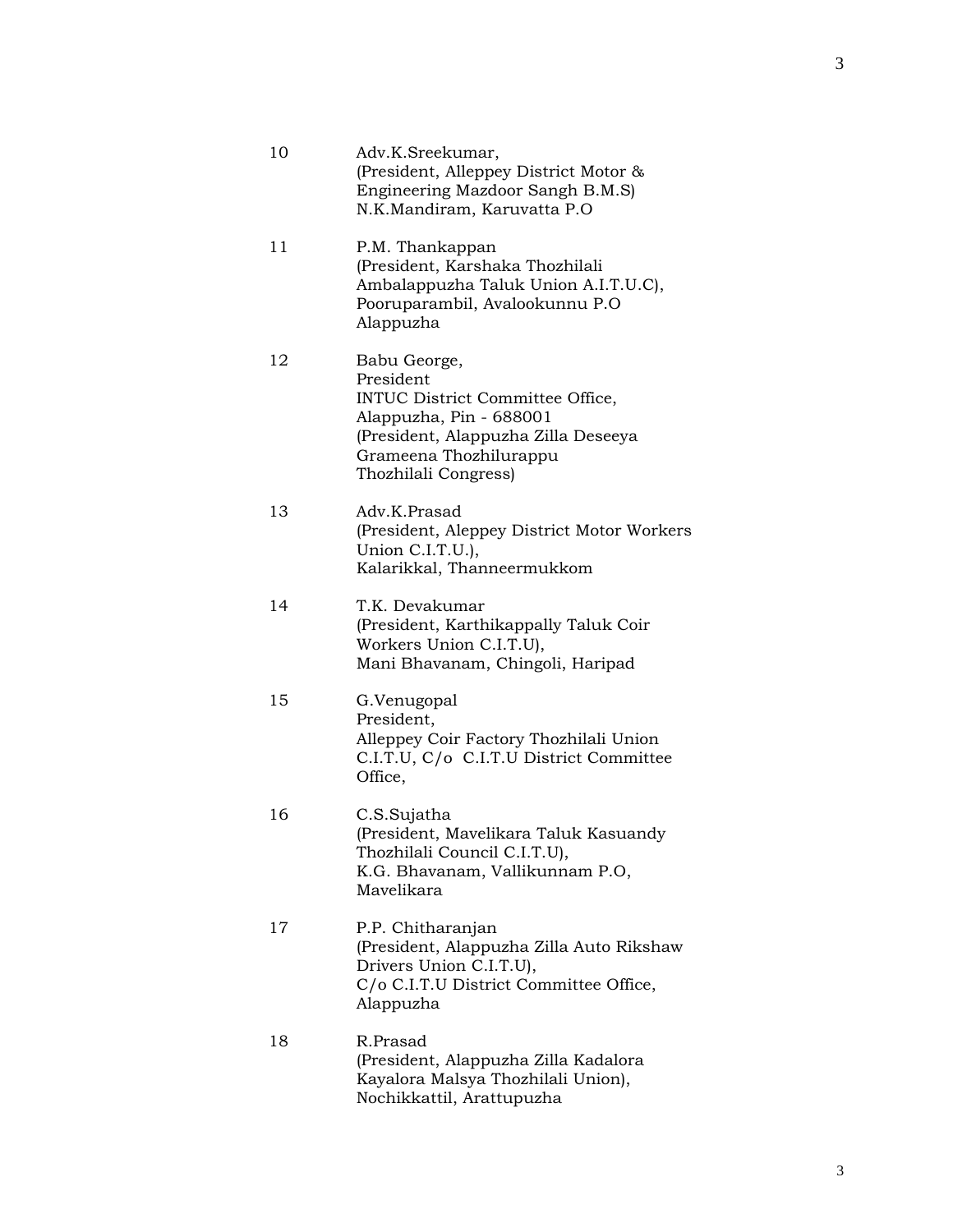| 19 | V.K.Shaji<br>President, Haripad Mekhala Malsya<br>Thozhilali Union C.I.T.U,<br>C/o CPI (M) Office, Haripad                                |
|----|-------------------------------------------------------------------------------------------------------------------------------------------|
| 20 | Adv.Tom Thomas<br>Kalathinkal, Vazhoor East P.O, Kottayam<br>(President, a cu ) வேவ கலை வைசிய ஜி<br>യൂണിയൻ)                               |
| 21 | V.Sankaran<br>(President, Karthikappally Taluk Kasuvandi<br>Thozhilali Union C.I.T.U)<br>Thanika tharayil, Cheravally P.O,<br>Kayamkulam. |
| 22 | K.K.Sidharthan<br>President, Cherthala Taluk Coir<br>Workers Union (AITUC),<br>Parvathy Mandiram<br>Kadakkarappally, Cherthala            |
| 23 | T.P.Satheesan<br>President,<br>Cherthala Taluk Kettida Nirmana Thozhilali<br>Union, Thoppil, Aroor P.O,<br>Cherthala                      |
| 24 | Adv.Aji Kumar<br>President Alappuzha Zilla Thozhilurappu<br>Thozhilali Union (NREG),<br>Kollasseril, Kunnappalli Bhagom<br>Kayamkulam     |
| 25 | Balachandran<br>President,<br>Kottarakara Taluk Headload & General<br>Workers Union, CPM office,<br>Kottarakara, Kollam                   |
| 26 | C.K.Chellamma<br>President, National Artisans & Skilled<br>Workers Congress, Poovattoor,<br>Mavadi.P.O                                    |
| 27 | R.Chandrasekharan,<br>President,<br>Kerala State Asamkaditha Thozhilali<br>Congress, Panmana.P.O, Parayanttayathu,<br>Chavara             |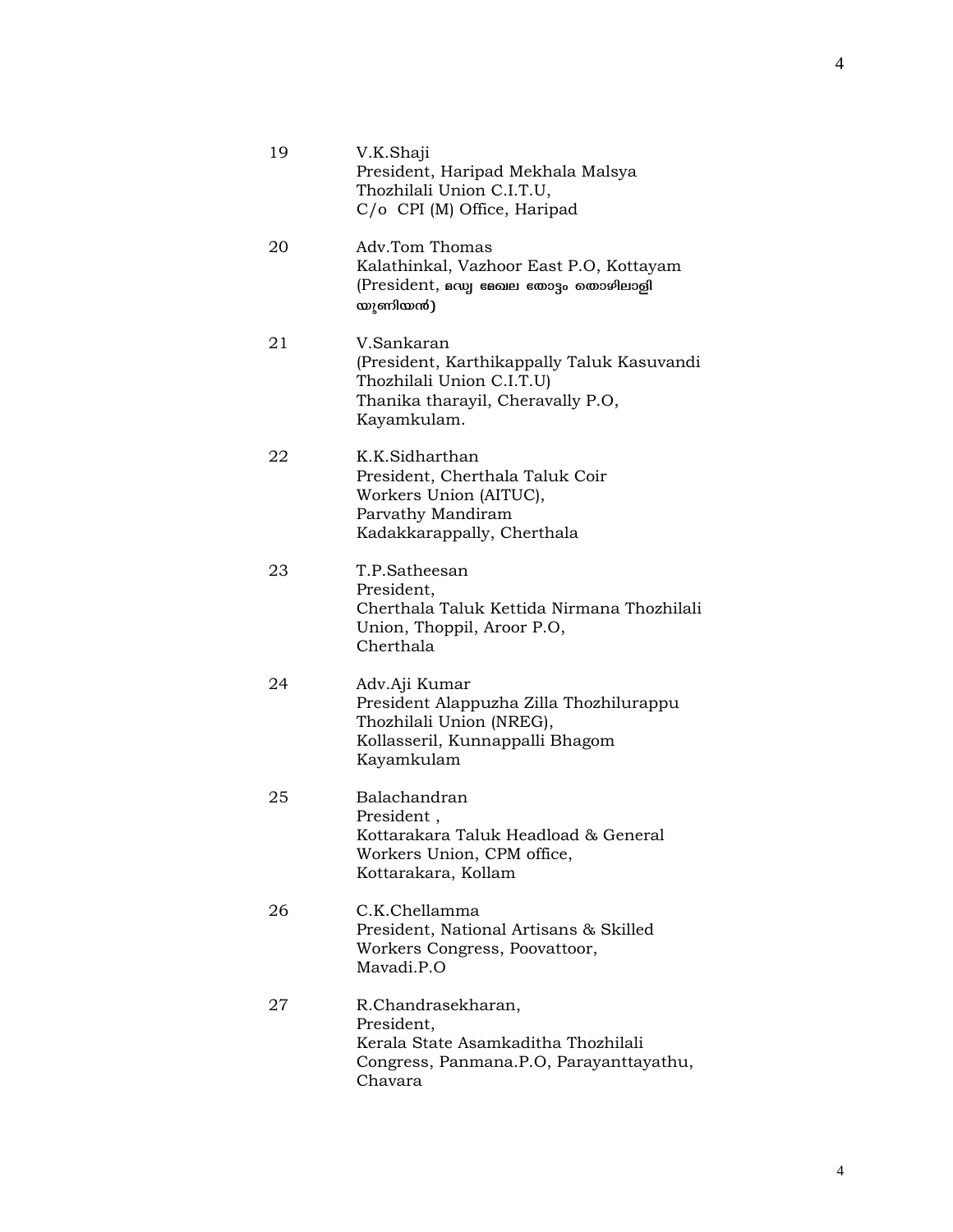| 28 | K.Sivasankaran Nair,<br>President, Kunnathoor Thayyal and<br>Karaviruth Thozhilali Union, P.R.Bhavan,<br>Bharanikavu, Sasthamcottah.P.O        |
|----|------------------------------------------------------------------------------------------------------------------------------------------------|
| 29 | K.C.Rajan<br>President, KeralaKsheera Karshaka<br>Congress, Vijayagiri, Thodiyoor North.P.O,<br>Karunagappalli                                 |
| 30 | M.R.Nadirsha<br>President, Thayyal Thozhilai Congress,<br>Kurumbolil, K.S.Puram, Karunagappalli                                                |
| 31 | A.Fazaludeen Haque<br>President, Mukhathala Kashuvandi<br>Thozhilai Council, AITUC, Decent Junction,<br>Kollam                                 |
| 32 | Gopalakrishnan<br>President, Kunnathoor Taluk, Building &<br>General Construction workers Union, PR<br>Bhavan, Bharanikavu, Sasthamcottah.P.O, |
| 33 | S.Sivan Pillai,<br>President, Kunnathoor Taluk Construction<br>Workers Union, P.Krishnapilla Bhavan,<br>Poruvazhi.P.O, Bharanicavu, Kollam     |
| 34 | K.S.George,<br>President, Kerala Construction Workers<br>Congress, Thekkepath Building<br>Kundara.P.O, Kollam                                  |
| 35 | K.S.Indusekharan<br>President, Kottarakara Kashuvandi<br>Thozhilai Council, AITUC Office, Surendra<br>Bhavan, Kottarakara                      |
| 36 | S.Ashraf<br>President, Kottarakara Taluk Head Load<br>and General Workers Association, Surendra<br>Bhavan, Kottarakara.P.O                     |
| 37 | T.R.Pillai<br>President, Bharathiya Life Insurance Agents<br>Sankh, Tamarakulam, Kollam                                                        |
| 38 | J.Anilkumar<br>President, Kollam Gilla Nirmana Thozhilali<br>Sankh, BMS Office, Kollam-1                                                       |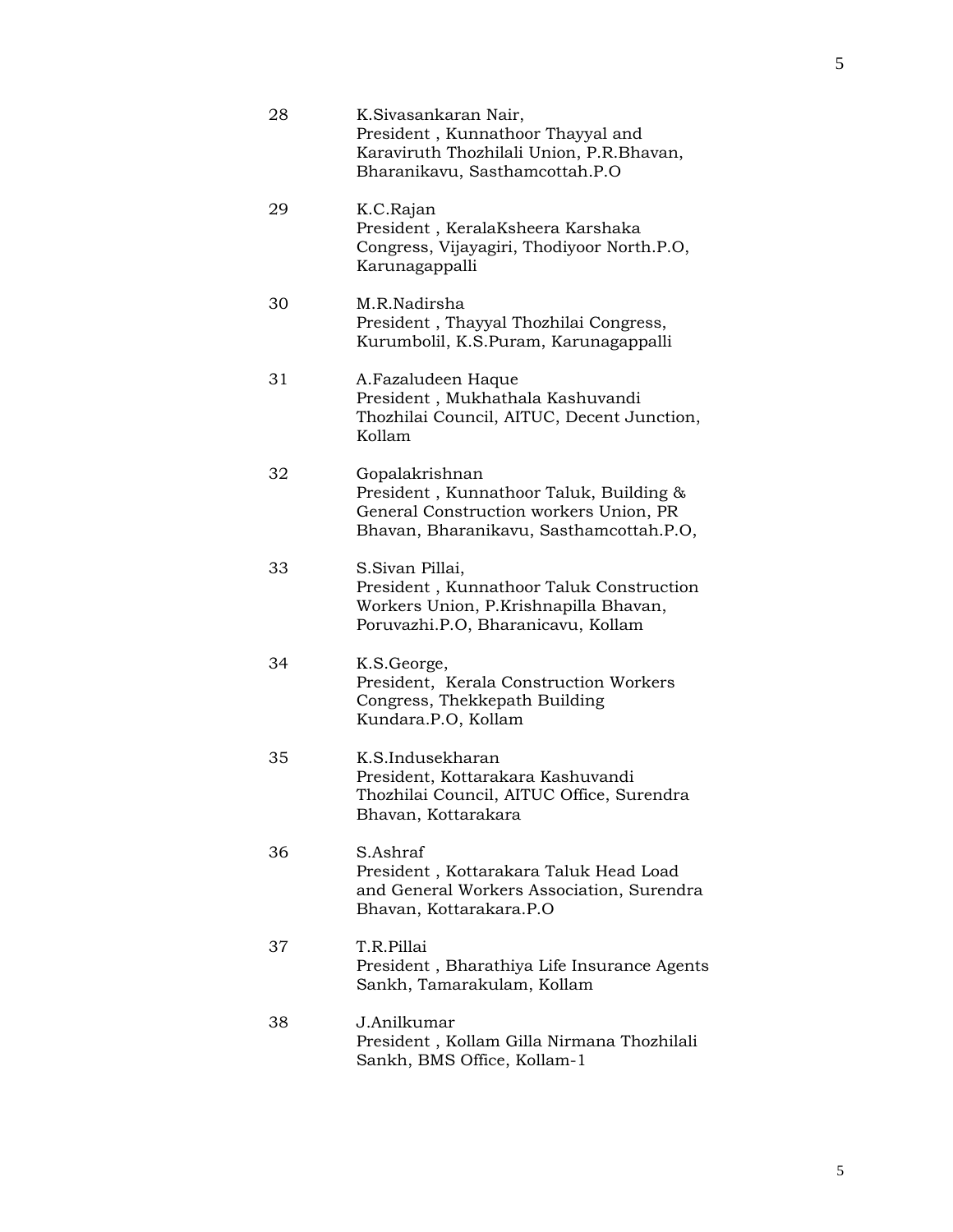| 39 | T.Rajendra Pilla,<br>Kollam                                                                                                        | President, Bharathiya Headload & General<br>Workers Union, BMS Office, Tamarakulam,                             |
|----|------------------------------------------------------------------------------------------------------------------------------------|-----------------------------------------------------------------------------------------------------------------|
| 40 | E.Shanawaz Khan,<br>President, Kollam Gilla Loading Unloading &<br>General Workers Union, CITUC Office,<br>Mukkada Bazar, Kollam-1 |                                                                                                                 |
| 41 |                                                                                                                                    | President, Kottiyam Cashewnut<br>Factory Workers Union,<br>Kottiyam                                             |
|    | A.A.Azeez<br>MLA                                                                                                                   | Paripalli Kashuvandi Thozhilali<br>Union, Paripalli                                                             |
|    |                                                                                                                                    | Kilikolloor Cashewnut Factory<br>Workers Union, Kilikolloor                                                     |
| 42 | Adv.Filip.K.Thomas                                                                                                                 | President, Quilon District Fisheries<br>Employees Union, UITUC Office, Kollam                                   |
| 43 | Adv.Ayisha Potti<br>Kollam-13                                                                                                      | President, Kollam Gilla Anganvadi Workers<br>& Helpers Association CITU Gilla<br>Committee Office, CITU Bhavan, |
| 44 | K.Sethumadhavan<br>Kollam-13                                                                                                       | President, Quilon District Autoriksha<br>Drivers Association, CITU Bhavan,                                      |
| 45 | K.Subhagan                                                                                                                         | President, Kollam Taluk Kashuvandi<br>Workers Union, CITU Bhavan, Kollam-13                                     |
| 46 | J.Udayabhanu<br>President, Kollam Gilla Thayyal Tozhilali<br>Union. AITUC Office, Kadappakada, Kollam                              |                                                                                                                 |
| 47 | K.V.Rajendran<br>President, Kollam Gilla Kettida Nirmana<br>Thozhilali 13/1975 Union, CITU Bhavan,<br>Kollam                       |                                                                                                                 |
| 48 | V.P.Unnikrishnan                                                                                                                   | President, Pathanapuram Taluk Loading &<br>General Worker's Union, CPI Office,<br>Tholikkode.P.O, Punalur.      |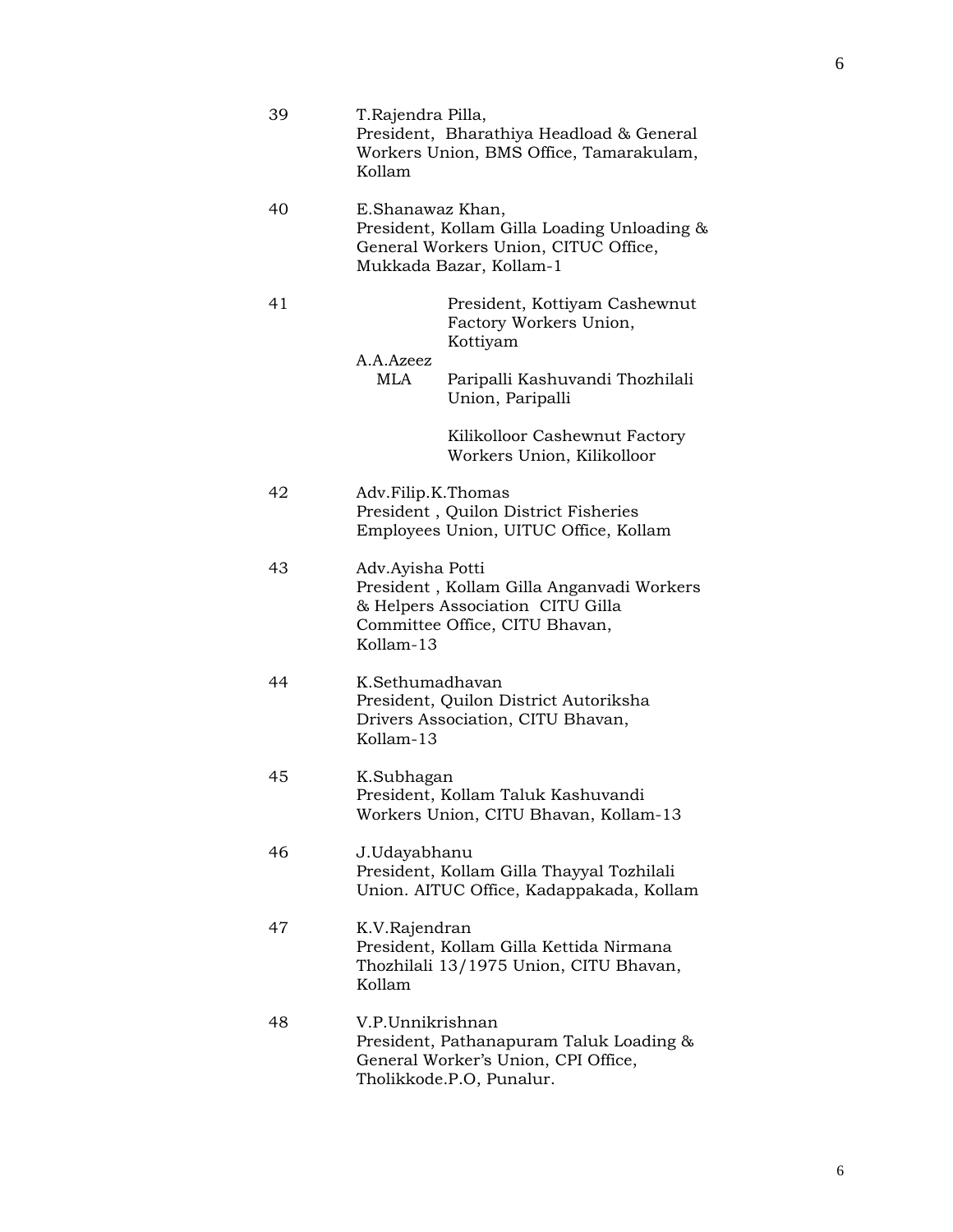| 49 | Kadakampalli Surendran<br>President, Thiruvananthapuram District<br>Motor Transport Workers Union,<br>TC.37/307, Fort,<br>Thiruvananthapuram-695 023. |
|----|-------------------------------------------------------------------------------------------------------------------------------------------------------|
| 50 | K.O.Habeeb<br>President, Kerala State Electricity Board<br>Workers Association, BTR Memorial,<br>Mele Thampanoor, Thiruvananthapuram.                 |
| 51 | R.Suresh<br>President, Travancore Coir Thozhilali Union,<br>CITU Office, Chirakkulam,<br>Thiruvananthapuram-695 001.                                  |
| 52 | K.Vamadevan<br>President, Thiruvananthapuram Jilla<br>Kasuvandi Thozhilali Union,<br>Head Office,<br>Kallampalam.P.O, Thiruvananthapuram.             |
| 53 | A.N.Rajan<br>President, Kerala Electricity Workers<br>Federation,<br>W& C Hospital Road, Thycaud,<br>Thiruvananthapuram                               |
| 54 | Mancode Radhakrishnan<br>President, Kerala Water Authority<br>Employees Union, Vazhuthacaud,<br>Thiruvananthapuram-695 014                            |
| 55 | T.J.Chandra Choodan<br>President, Kerala Constrution Labours<br>Union, CITU Office, Chirakkulam,<br>Thiruvananthapuram-695 001                        |
| 56 | M.Radha Krishnan Nair<br>President, Thiruvananthapuram Jilla<br>Construction & Road Workers Union,<br>TV Smarakam, MN Road,<br>Thiruvananthapuram     |
| 57 | Adv. George Mercier<br>President, Kerala Kaithari Thozhilali<br>Congress, Aadiya, Vandanoor,<br>Perumpazhuthoor.P.O, Neyyattinkara                    |
| 58 | Jyothish Kumar<br>President, Thiruvananthapuram Jilla<br>Kettida Nirmana Mazdoor Sangham, BMS<br>Office, Fort.P.O, Thiruvananthapuram                 |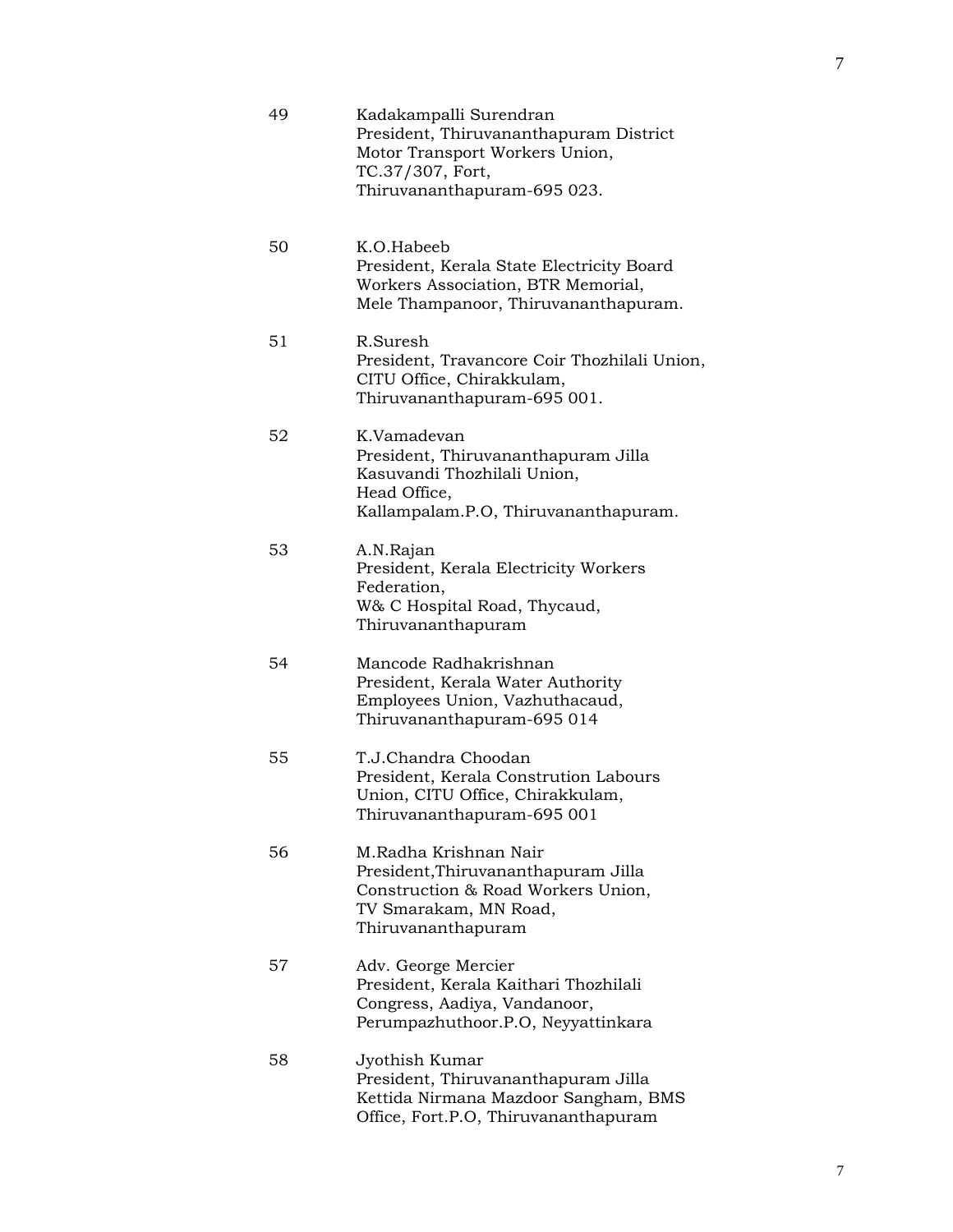| 59 | Adv.Sambath<br>President, Thiruvananthapuram District<br>Quary and Other Construction Workers<br>Union, CITU District Committee Office,<br>Chirakulam, Thiruvananthapuram-695 001. |
|----|------------------------------------------------------------------------------------------------------------------------------------------------------------------------------------|
| 60 | C.Surendran<br>President, Kerala Retail Ration Dealers<br>Association, Kamalakshi Mandiram,<br>Mullavana Junction, Kunnukuzhi,<br>Thiruvananthapuram                               |
| 61 | V.Sivankutty<br>President, Skilled Workers Union,<br>TC 21/737, Nedumkadu, Karamana.P.O,<br>Thiruvananthapuram-002                                                                 |
| 62 | D.Babukuttan<br>President, Thiruvananthapuram Jilla<br>Thayyal Masdoor Sangham,<br>Dr.Hedgebar Road, BMS Office, Fort,<br>Thiruvananthapuram-695 023.                              |
| 63 | G.Christapher Kainithapuram<br>President, Construction and General<br>Workers Union,<br>Kappikkadu, Kainithapuram, Poovachal.P.O,<br>Thiruvananthapuram                            |
| 64 | Marayamuttom Sathyadas<br>President, Democratic Karshaka Thozhilali<br>Union, PPV1-134, Marayamuttom.P.O,<br>Thiruvananthapuram.                                                   |
| 65 | Koovalasseri Prabhakaran<br>President,, Thiruvananthapuram Jilla<br>Kaithozhilali Vidaiktha Thozhilali Congress,<br>Suniprabha, Kollamvilakom,<br>Koovalasseri.P.O                 |
| 66 | Sunitha.S.L<br>President, Self Employees Women's<br>Association (SEWA) Union, KRA-D51,<br>Kuthiravattom Road, Kunnampuram GPO,<br>Thiruvananthapuram-695 001.                      |
| 67 | S.S.Potti<br>President, Shops and Establishment<br>Employees Union, CITU Jilla Committee<br>Office, Chirakkulam, Thiruvananthapuram-<br>695 001.                                   |